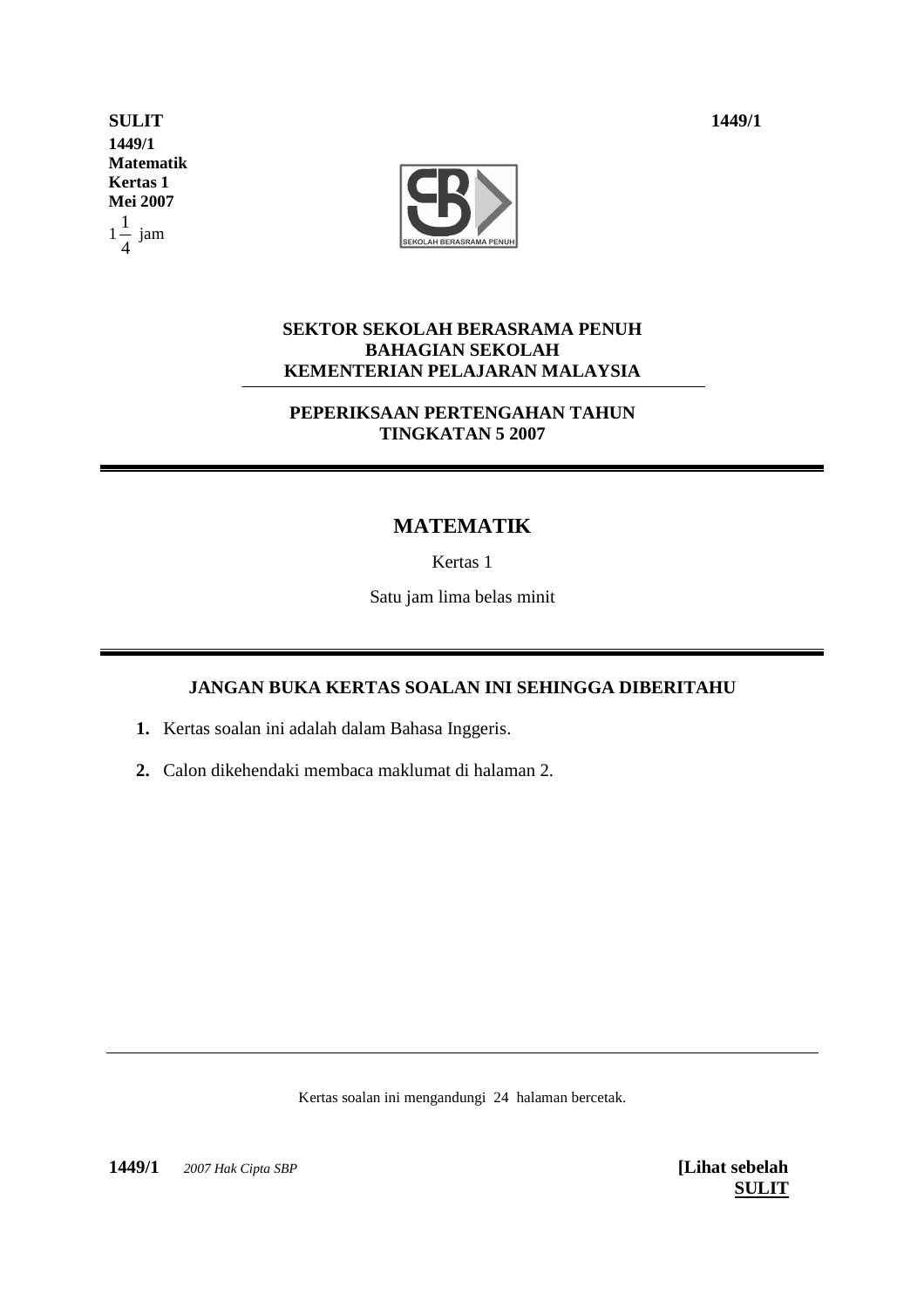## **INFORMATION FOR CANDIDATES**

- 1. *This question paper consists of* 40 *questions.*
- 2. *Answer* **all** *questions.*
- 3. *Answer each question by blackening the correct space on the answer sheet.*
- 4. *Blacken only* **one** *space for each question.*
- 5. *If you wish to change your answer, erase the blackened mark that you have done. Then blacken the space for the new answer.*
- 6. *The diagrams in the questions provided are not drawn to scale unless stated.*
- 7. *A list of formulae is provided on page* 3 *to* 4*.*
- 8. *You may use a non-programmable scientific calculator.*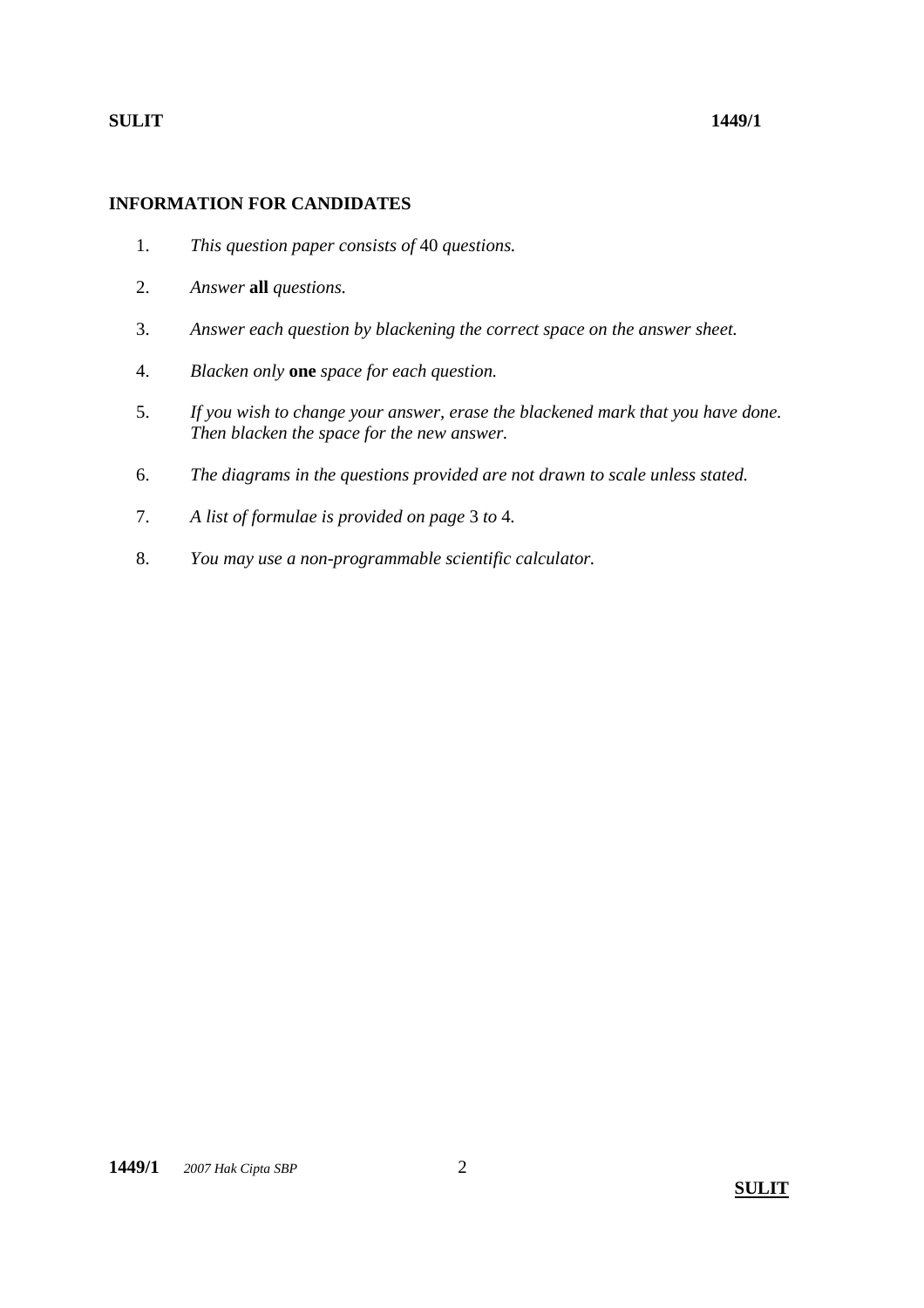## **MATHEMATICAL FORMULAE**

*The following formulae may be helpful in answering the questions. The symbols given are the ones commonly used.* 

## **RELATIONS**

1  $a^m$  x  $a^n = a^{m+n}$ 

$$
2 \qquad a^m \div a^n = a^{m-n}
$$

$$
3 \qquad (a^m)^n = a^{mn}
$$

$$
A^{-1} = \frac{1}{ad - bc} \begin{pmatrix} d & -b \\ -c & a \end{pmatrix}
$$

$$
5 \qquad P(A) = \frac{n(A)}{n(S)}
$$

$$
6 \qquad P(A') = I - P(A)
$$

7 Distance = 
$$
\sqrt{(x_1 - x_2)^2 + (y_1 - y_2)^2}
$$

8 Midpoint, 
$$
(x, y) = \left(\frac{x_1 + x_2}{2}, \frac{y_1 + y_2}{2}\right)
$$

$$
9 \qquad \text{Average speed} = \frac{\text{distance travelled}}{\text{time taken}}
$$

$$
10 \qquad \text{Mean} = \frac{\text{sum of data}}{\text{number of data}}
$$

$$
11 \tMean = \frac{sum\ of\ (class\ mark \times frequency)}{sum\ of\ frequencies}
$$

12 Pythagoras Theorem

$$
c^2 = a^2 + b^2
$$

13 
$$
m = \frac{y_2 - y_1}{x_2 - x_1}
$$

14  $m = -\frac{y\text{-intercept}}{y\text{-intercept}}$ *x*-intercept

**1449/1**  *2007 Hak Cipta SBP* **[Lihat sebelah**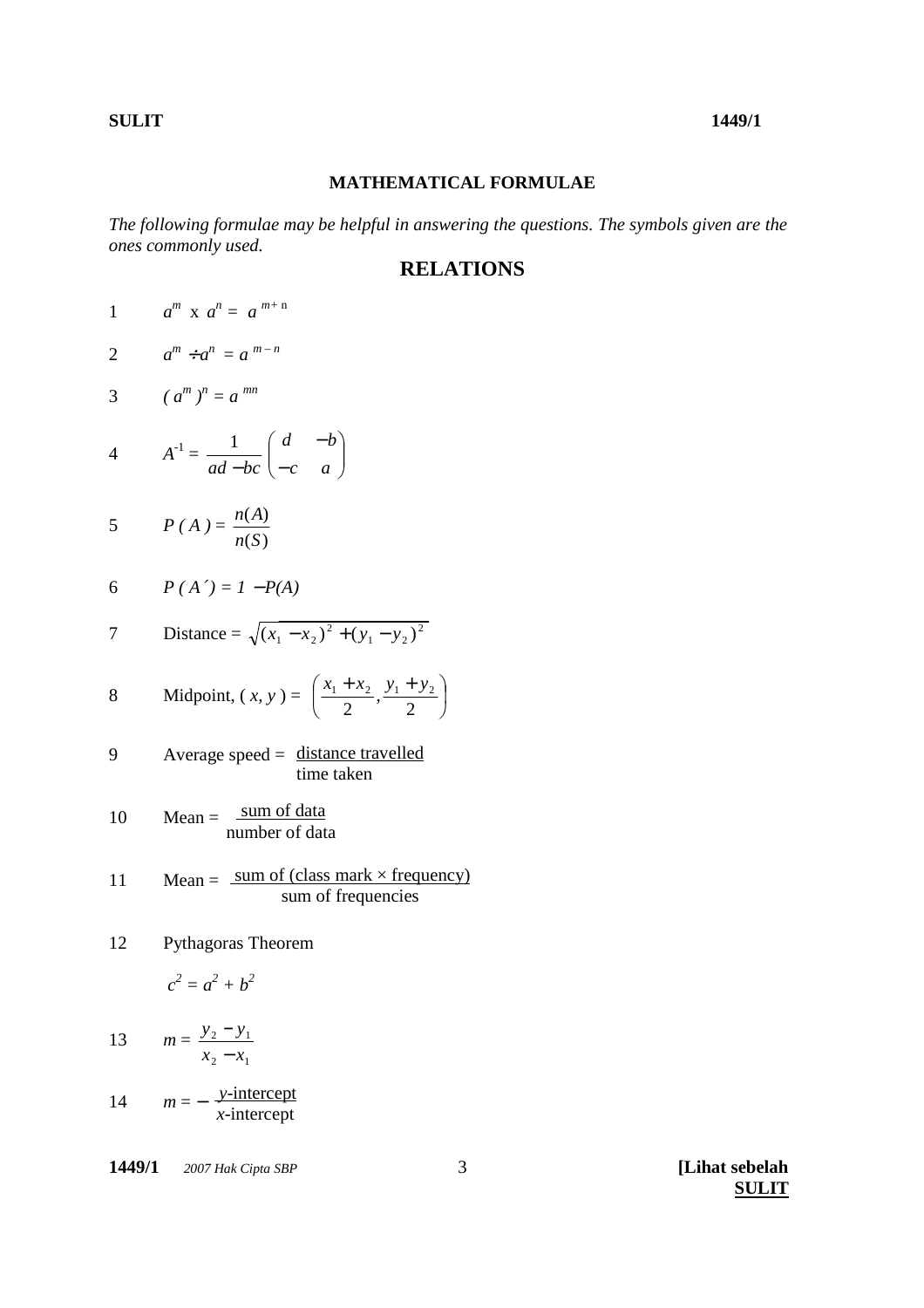# **SHAPES AND SPACE**

Area of trapezium = 
$$
\frac{1}{2}
$$
 × sum of parallel sides × height

2 Circumference of circle = 
$$
\pi d = 2\pi r
$$

$$
3 \qquad \text{Area of circle} = \pi r^2
$$

4 Curved surface area of cylinder = 
$$
2\pi rh
$$

5 Surface area of sphere = 
$$
4\pi r^2
$$

6 Volume of right prism = cross sectional area  $\times$  length

7 Volume of cylinder = 
$$
\pi r^2 h
$$

$$
8 \qquad \text{Volume of cone} = \frac{1}{3} \pi^2 h
$$

$$
9 \tVolume of sphere = \frac{4}{3}\pi r^3
$$

10 Volume of right pyramid = 
$$
\frac{1}{3}
$$
 × base area × height

11 Sum of interior angles of a polygon = 
$$
(n-2) \times 180^{\circ}
$$

12 
$$
\frac{\text{arc length}}{\text{circumference of circle}} = \frac{\text{angle subtended at centre}}{360^{\circ}}
$$

13 
$$
\frac{\text{area of sector}}{\text{area of circle}} = \frac{\text{angle subtended at centre}}{360^{\circ}}
$$

14 Scale factor, 
$$
k = \frac{PA}{PA}
$$

15 Area of image = 
$$
k^2
$$
 × area of object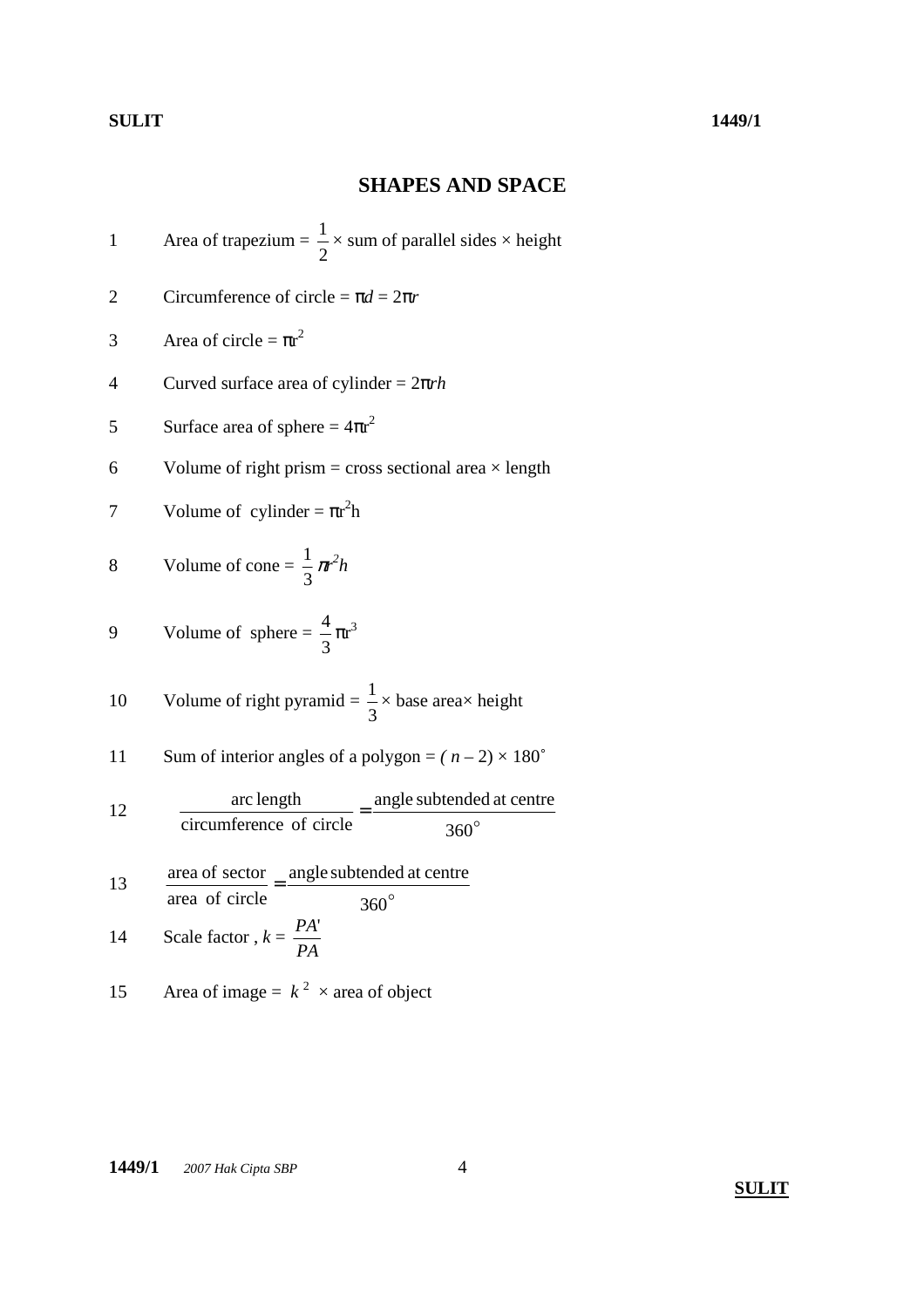## Answer **all** questions

Round off 0.03204 correct to three significant figures. **1**

- **A** 0.03
- **B** 0.032
- **C** 0.0320
- **D** 0.0321
- $5.82\times10^{-8} 2.37\times10^{-9} =$ **2**
	- **A**  $2.752 \times 10^{-9}$
	- **B**  $3.45 \times 10^{-9}$
	- $C = 5.583 \times 10^{-8}$
	- **D**  $6.372 \times 10^{-8}$
- $\frac{(3\times10^{-3})^2}{(3\times10^{-3})^2} =$ × − − 3 P 2  $3 \times 10$  $5.94 \times 10$ **3**
	- **A**  $1.98 \times 10^3$
	- **B**  $1.98 \times 10^4$
	- **C**  $6.6 \times 10^3$
	- **D**  $6.6 \times 10^4$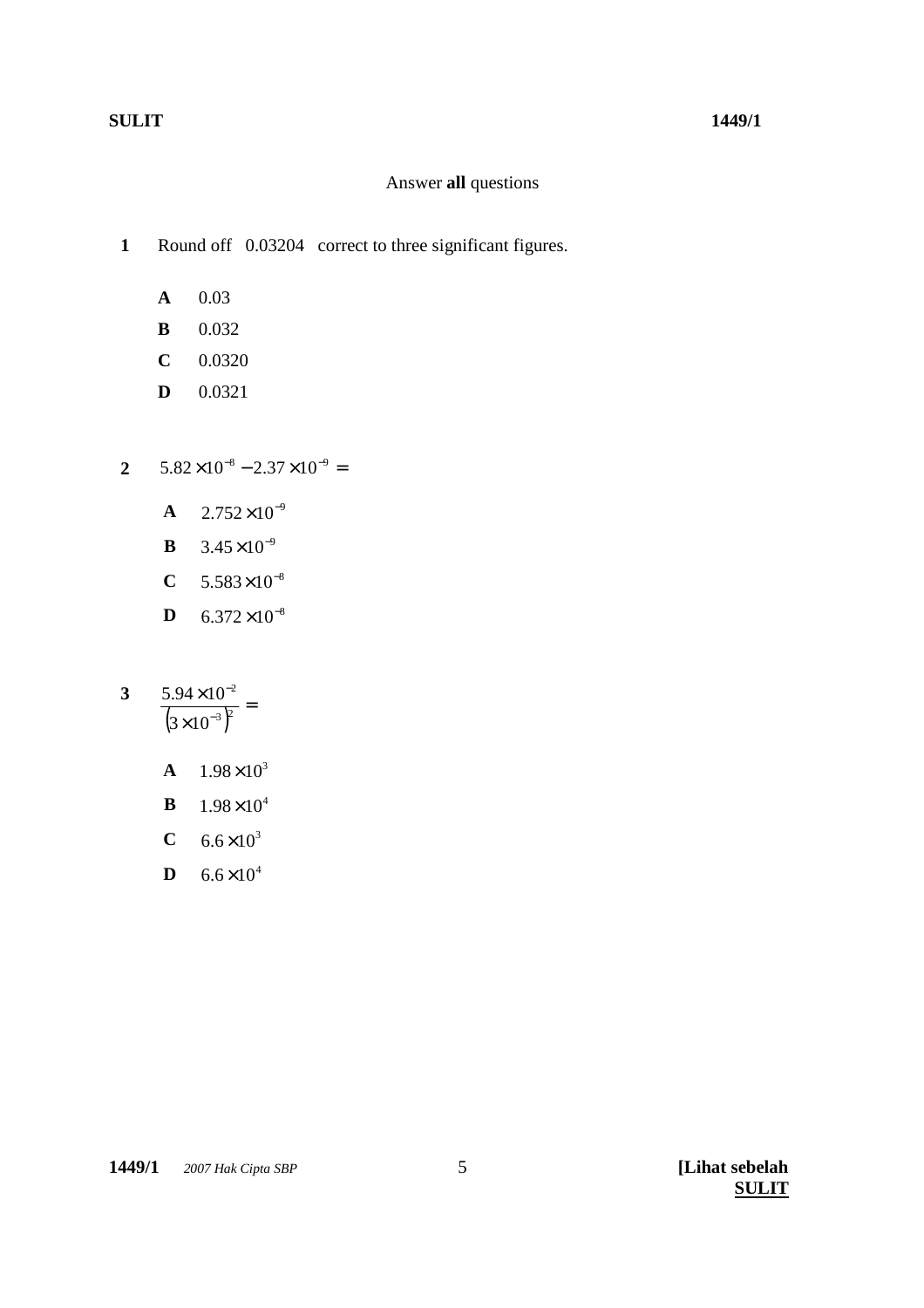Diagram 1 shows a rectangle and three regular octagons. Given that the area of an octagon is  $23.343$  unit<sup>2</sup>. **4**



DIAGRAM 1

Find the area of the shaded regions and give your answer correct to three significant figures.

- $A = 92.4 \text{ unit}^2$
- **B**  $92.5 \text{ unit}^2$
- **C**  $92.400 \text{ unit}^2$
- **D**  $92.500 \text{ unit}^2$
- Express  $423<sub>5</sub>$  as a number in base eight. **5**
	- **A**  $161_8$
	- **B**  $651_8$
	- **C**  $113_8$
	- **D**  $110_8$
- $100111_2 10101_2 =$ **6**
	- **A**  $10010_2$
	- **B**  $11010_2$
	- **C**  $11101_2$
	- **D**  $10011_2$

**1449/1**  $\oslash$  2007 Hak Cipta SBP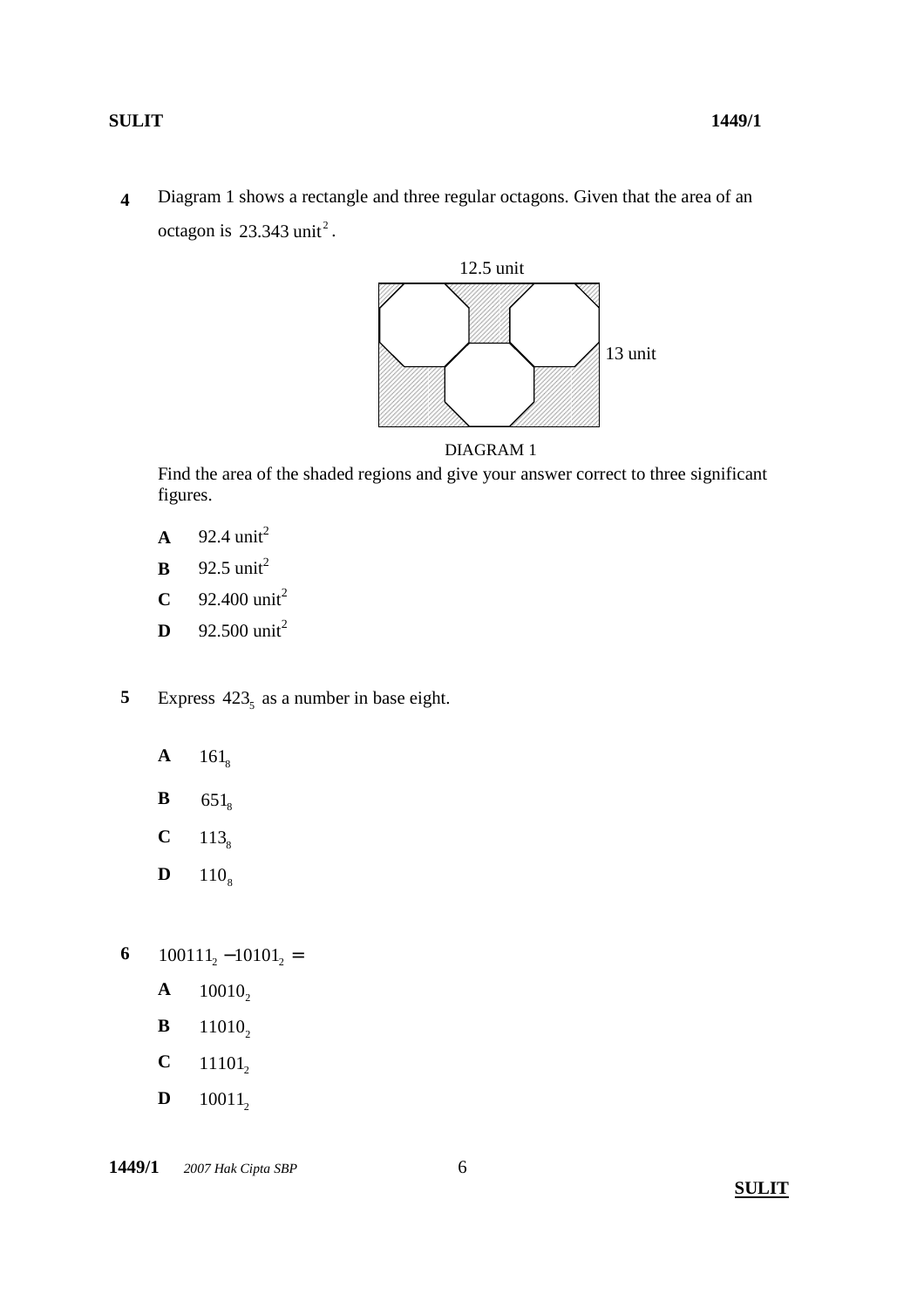## **SULIT**

 $\overline{7}$ In Diagram 2, PQRST is a regular pentagon. UTR is a straight line.



The value of  $x + y =$ 

- $\mathbf{A}$ 36
- 42  $\, {\bf B}$
- $\mathbf C$ 78
- $\mathbf{D}$ 108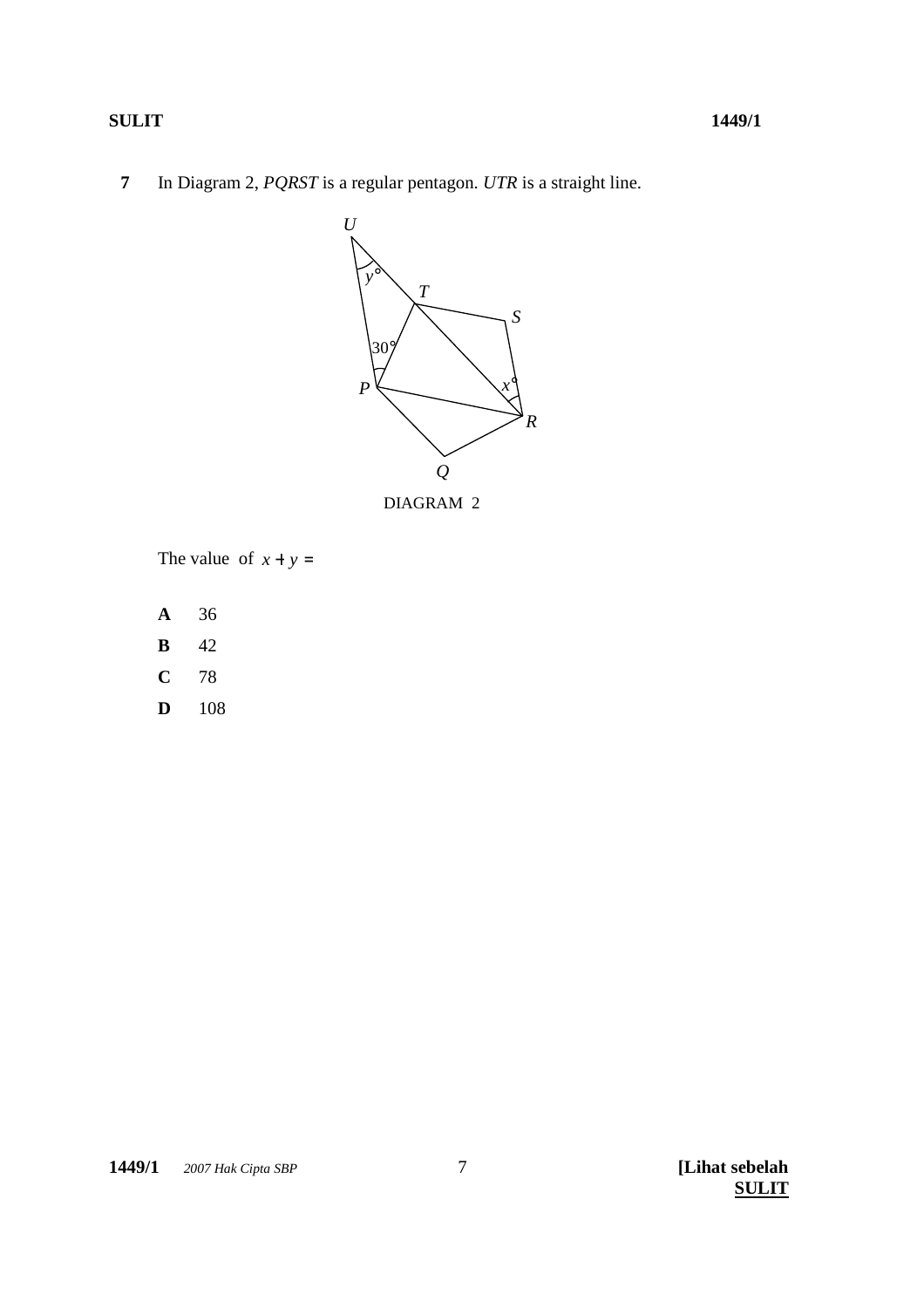In Diagram 3, *PQRS* is a rhombus, *PSTU* is a trapezium and *QST* is a straight line. **8**



The value of *x* is

- $A = 55^{\circ}$
- **B**  $60^{\circ}$
- $C \t 70^{\circ}$
- $\mathbf{D}$  75<sup>o</sup>
- Diagram 4 shows a circle with centre *O. LM* and *LN* are tangents to the circle at points *M* and *N* respectively. **9**



DIAGRAM 4

Find the value of *x.* 

- **A** 30
- **B** 40
- **C** 50
- **D** 60

**1449/1**  $\oslash$  2007 Hak Cipta SBP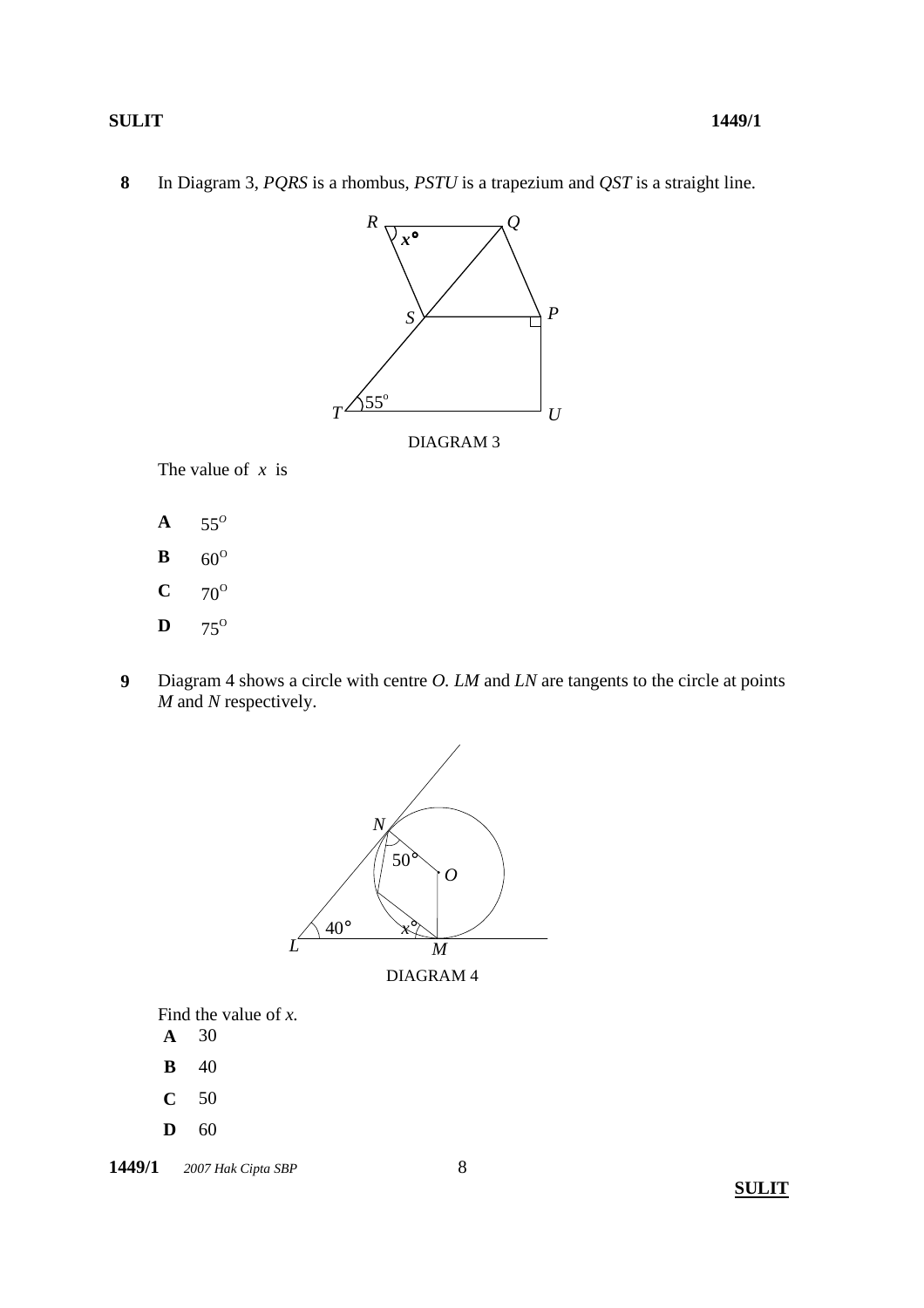

 $10$ In Diagram 5,  $PQRS$  is a cyclic quadrilateral and  $TS$  is a tangent to the circle at point  $S$ .



Find the value of  $x$ .

- $\mathbf A$  $30\,$
- $\, {\bf B}$ 40
- $\mathbf{C}$ 60
- 80  $\mathbf{D}$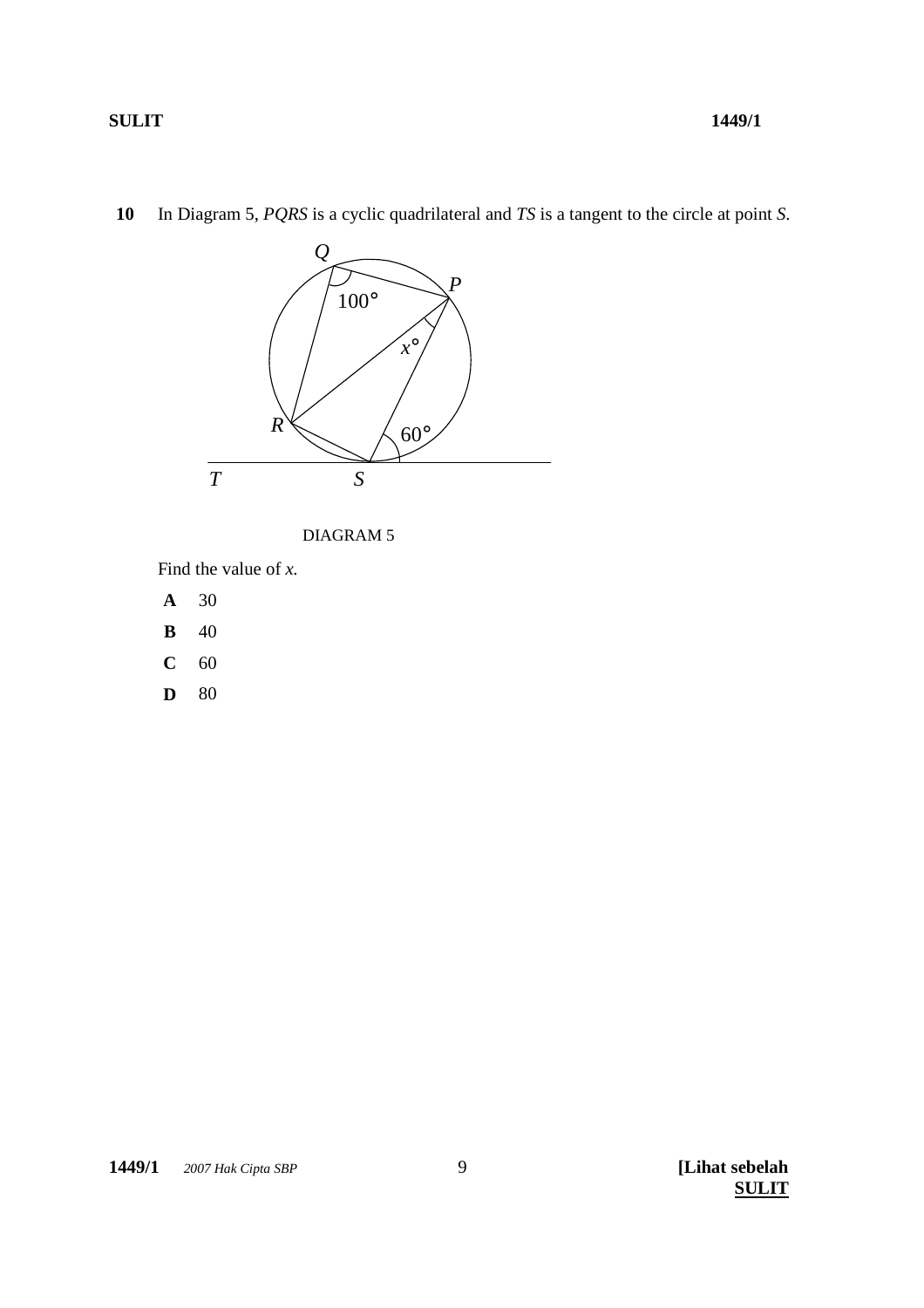

## **11** Diagram 6 shows points plotted on Cartesian plane.

Determine which of the point, **A**, **B**, **C** or **D,** is the image of point *R* under a 90° anticlockwise rotation about the centre (3, 1).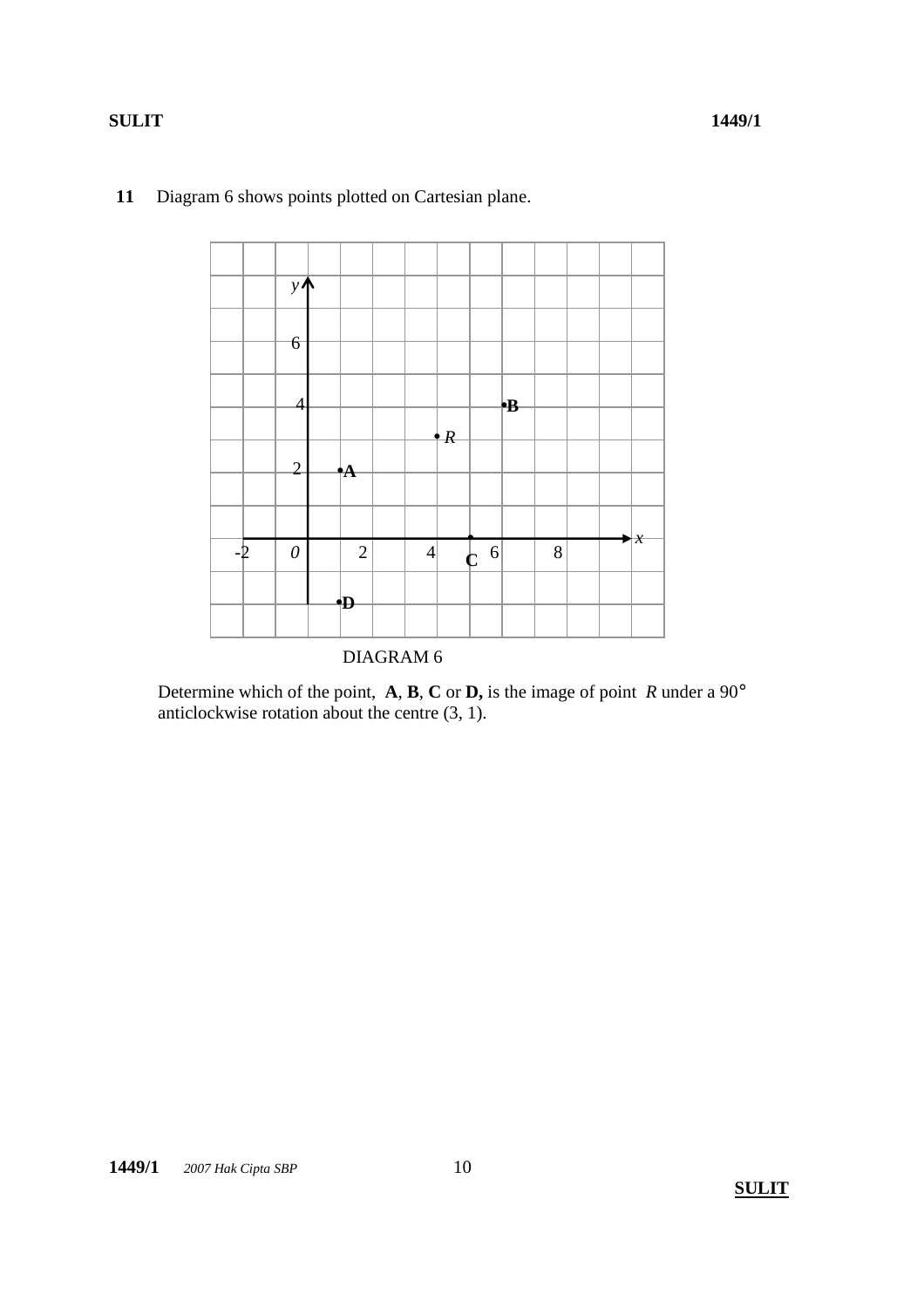Diagram 7 shows two quadrilaterals, *PQRS* and *PQ*′*R*′*S* ′ drawn on square grids. Quadrilateral *PQ*′*R*′*S* ′ is the image of quadrilateral *PQRS* under an enlargement at centre *P* with the scale factor *k*. **12**



DIAGRAM 7

Find the value of *k*.

**A** -2  
\n**B** 
$$
-\frac{1}{2}
$$
  
\n**C**  $\frac{1}{2}$   
\n**D** 2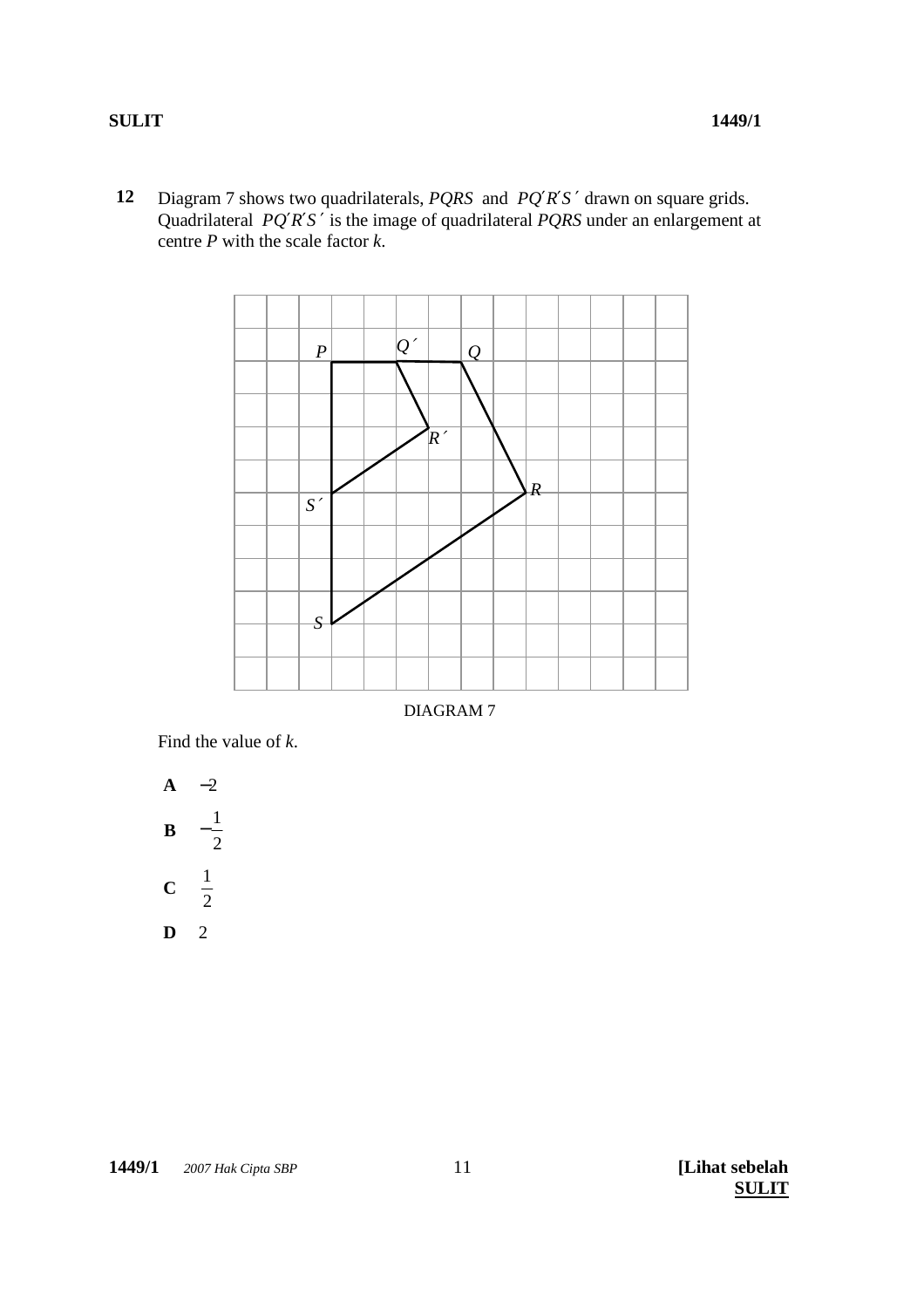In Diagram 8, *O* is the centre of a unit circle. **13**



Find the value of sin *θ*.

- **A** −0.9063
- **B** −0.4226
- **C** 0.9063
- **D** 2.1446
- Diagram 9 shows the graph of  $y = cos x$ <sup>°</sup>. **14**





Find the value of *q*.

- **A** 90°
- **B** 120°
- $C \t150^\circ$
- **D** 210°

**1449/1**  $\oslash$  2007 Hak Cipta SBP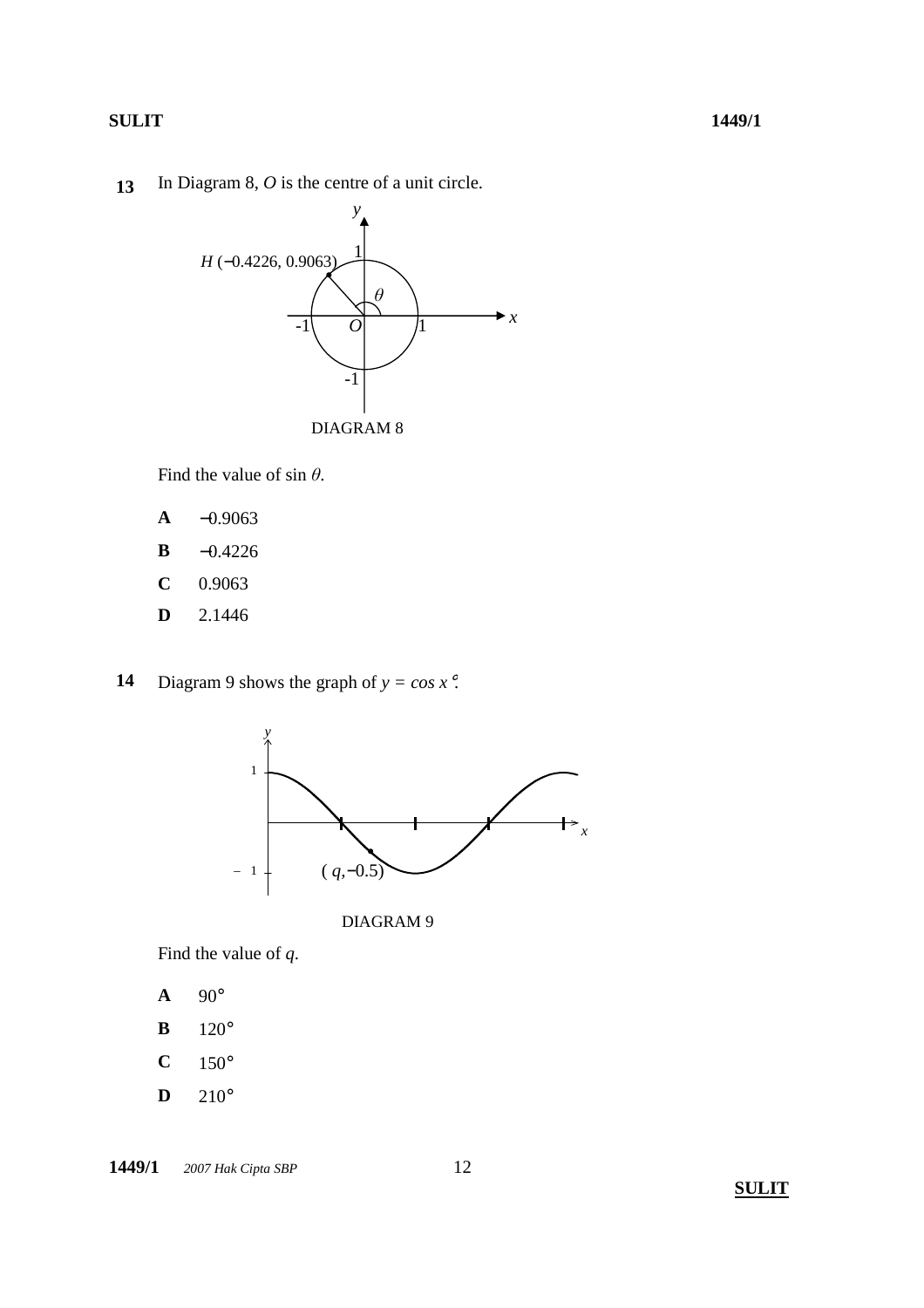



1449/1 © 2007 Hak Cipta SBP

[Lihat sebelah **SULIT**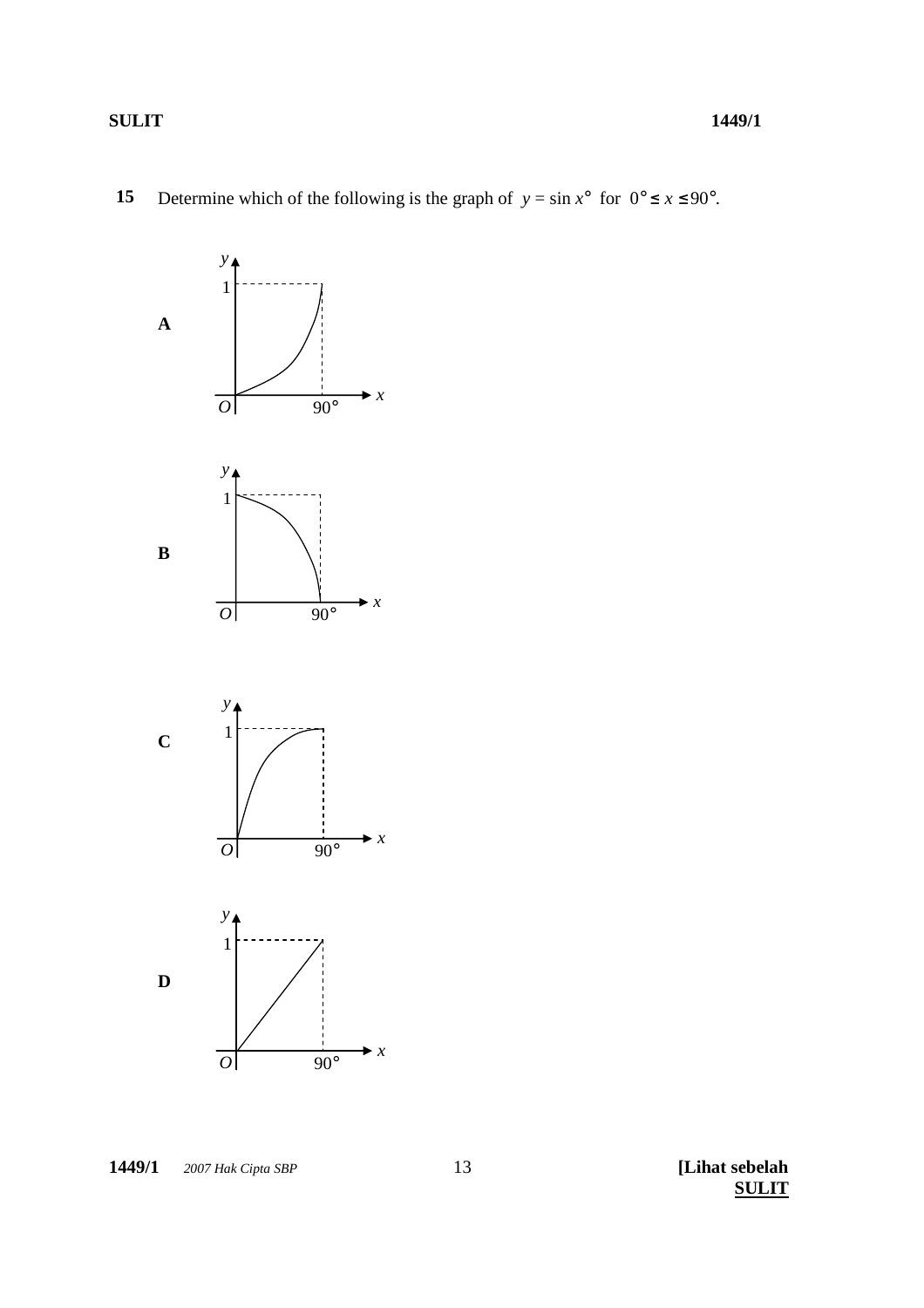Diagram 10 shows a right triangular prism. *U* is the midpoint of *TV*. **16**



Name the angle between the line *UQ* and the plane *PSTV.*

- **A** ∠*PQU*
- **B** ∠*QUP*
- **C** ∠*QPU*
- **D** ∠*QUV*

Express *m m* 4 5 3 17 Express  $\frac{2}{3} - \frac{m-5}{4}$  as a single fraction in its simplest form.

**A** 
$$
\frac{7m-5}{12m}
$$
  
\n**B** 
$$
\frac{7m+5}{12m}
$$
  
\n**C** 
$$
\frac{5(m-3)}{12m}
$$
  
\n**D** 
$$
\frac{5(m+3)}{12m}
$$

**1449/1**  $\oslash$  2007 Hak Cipta SBP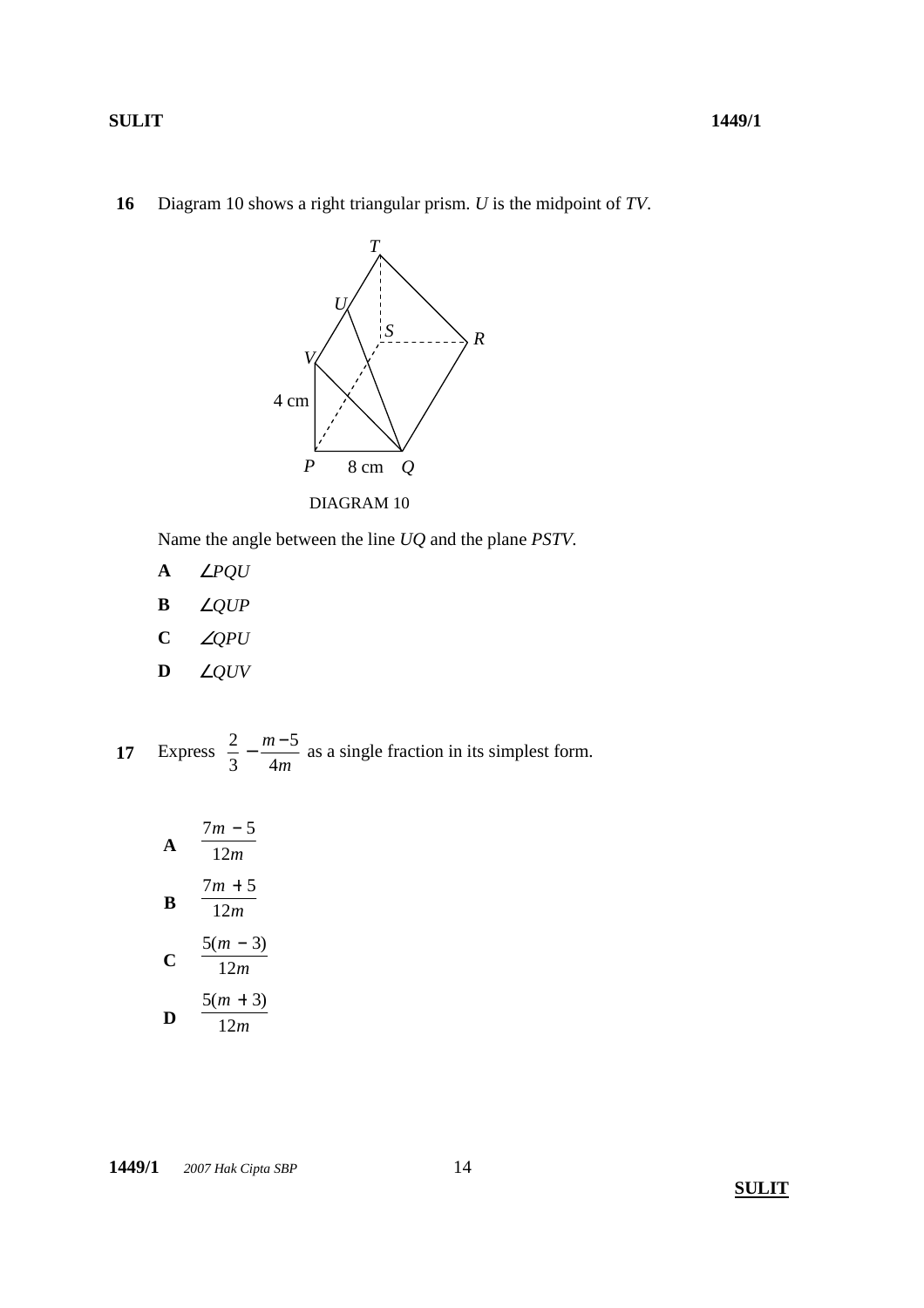18  $5p^2 - p(3-p)$ **A**  $4p^2 - 3$ **B**  $4p^2 - 3p$  $C$  6*p*<sup>2</sup> – 3 **D**  $6p^2 - 3p$ 

19 
$$
15p^2 - 11p - 12 =
$$
  
A  $(3p+2)(5p-6)$   
B  $(3p-2)(5p+6)$ 

**C**  $(3p+4)(5p-3)$ 

$$
D \qquad (3p-4)(5p+3)
$$

Given that  $p - 3(p - 2) = 3(p + 2r)$ , express *p* in terms of *r*. **20**

**A** 
$$
\frac{6(r-1)}{5}
$$
  
\n**B** 
$$
\frac{6(1-r)}{5}
$$
  
\n**C** 
$$
\frac{-6(r+1)}{5}
$$
  
\n**D** 
$$
\frac{-2(r-3)}{5}
$$

Given that  $\sqrt{y+1} = 2x - 3$ , express *y* in terms of *x*. **21**

- **A**  $4x^2 12x + 8$
- **B**  $x^2 3x + 2$
- **C**  $4x(1-3x)$
- **D**  $(2x-4)^2$

**1449/1**  *2007 Hak Cipta SBP* **[Lihat sebelah**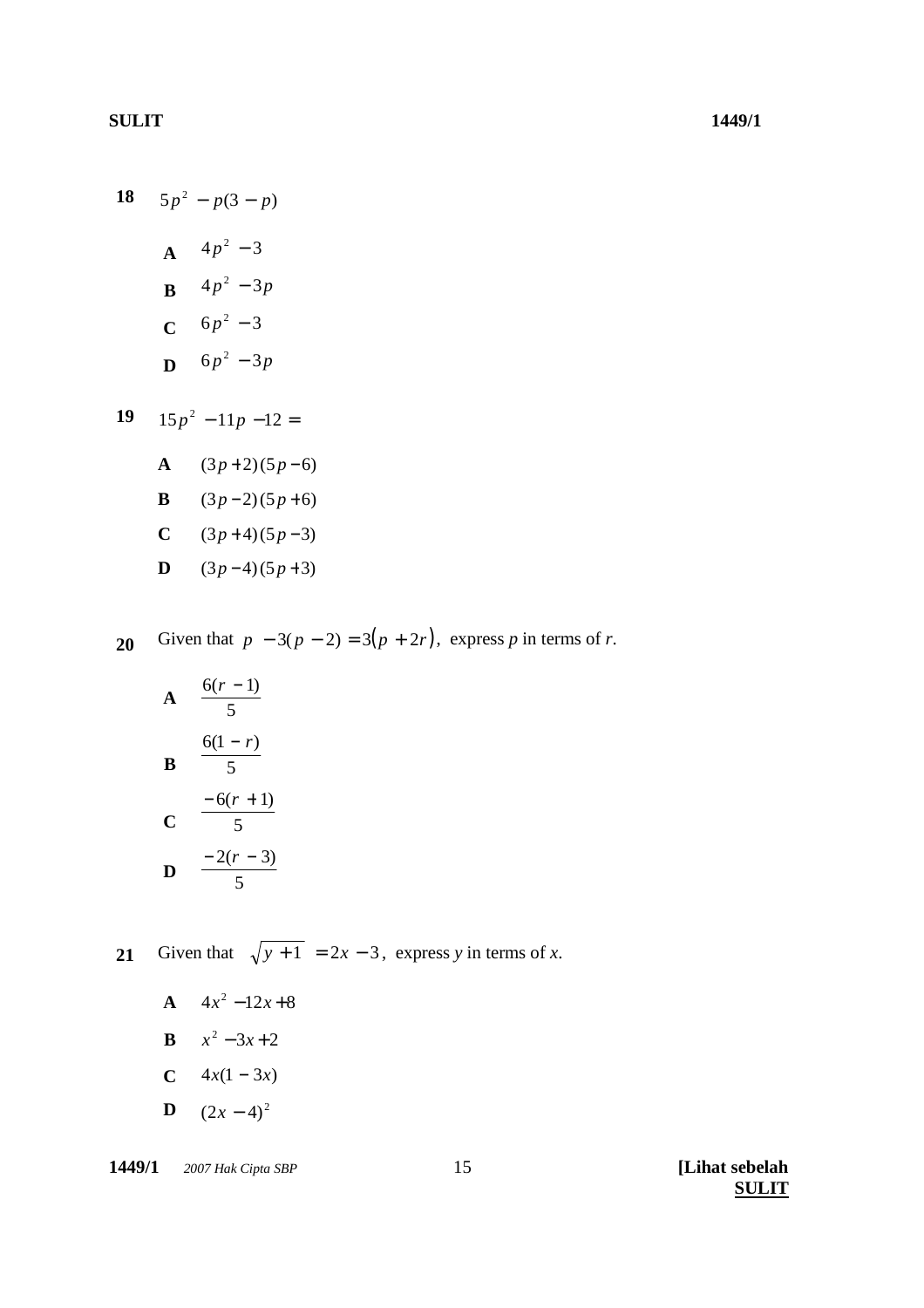22 Simplify 
$$
\left(x^{\frac{1}{3}}y^3\right)^3 \div \left(x^2y^{-5}\right)
$$
  
\n**A**  $x^{-1}y^1$   
\n**B**  $x^{-1}y^4$   
\n**C**  $x^{-1}y^{11}$   
\n**D**  $x^{-1}y^{14}$ 

23 Simplify 
$$
\frac{(\sqrt{64})^{\frac{1}{3}} \times 27^{\frac{2}{3}}}{2^3}
$$
.  
\n**A**  $2^{-1} \times 3^2$   
\n**B**  $2^{-2} \times 3^2$   
\n**C**  $2^{-2} \times 3^3$   
\n**D**  $2^{-3} \times 3^2$ 

Given that  $5k - 4 = -2(3 - k)$ , then  $k =$  $24$ 

**A** 
$$
-\frac{2}{7}
$$
  
\n**B**  $-\frac{1}{3}$   
\n**C**  $-\frac{1}{2}$   
\n**D**  $-\frac{2}{3}$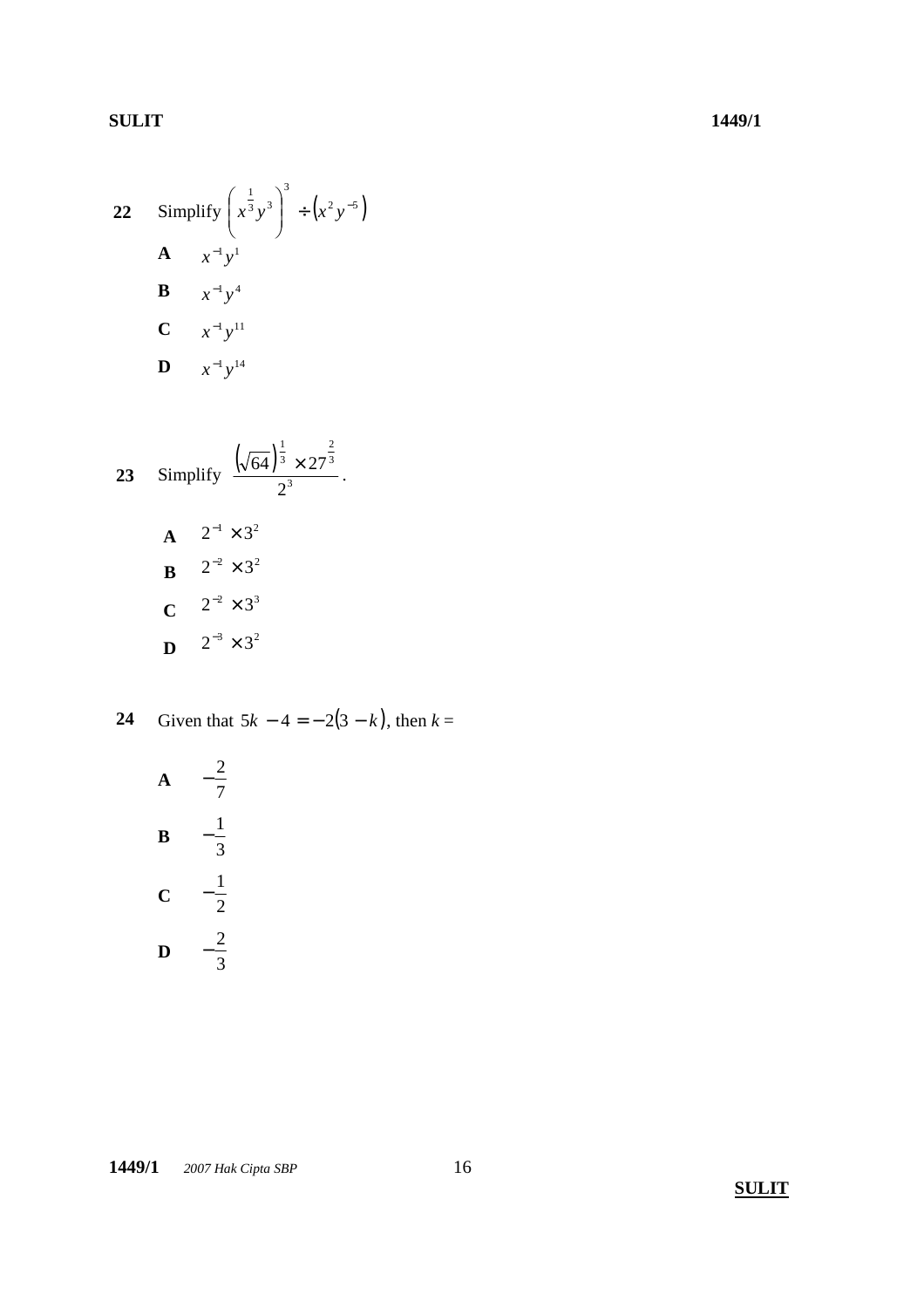List all the integers *x* which satisfy both of the inequalities  $4x + 6 \ge -6$  and  $2 - x \ge 0$ . **25**

- **A** −3, −2, −1, 0, 1, 2
- **B**  $-2, -1, 0, 1, 2$
- $C \t -2, -1, 1, 2$
- $D = 0, 1, 2$

The solution for  $3 - m < 8$  and  $6 + 2m \le 2$  is **26**

- **A**  $5 < m \le -2$
- **B**  $-5 < m \le -2$
- C  $-2 \le m \le 5$
- **D**  $-2 < m ≤ 5$

Table 1 shows the frequency of the score obtained in a game. **27**

| Number of student |  |  |  |
|-------------------|--|--|--|

TABLE 1

Given that the median score is 2, find the value of *x*.

**A** 1

- **B** 2
- **C** 3
- **D** 4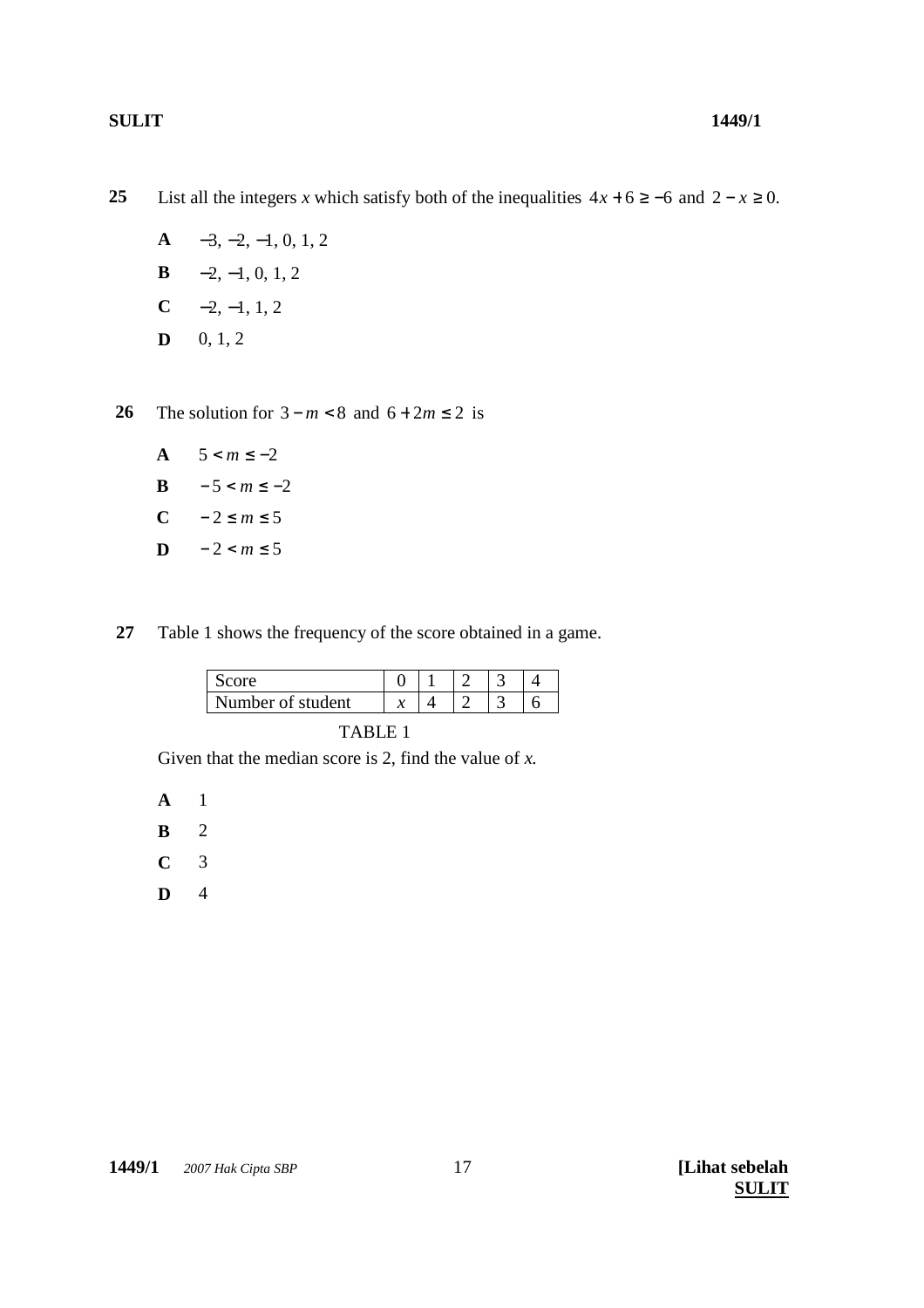



## DIAGRAM 11

Calculate the mean of expenditure, in RM, of the students from the two classes.

- **A** RM 5.00
- **B** RM 25.00
- **C** RM 26.38
- **D** RM 27.05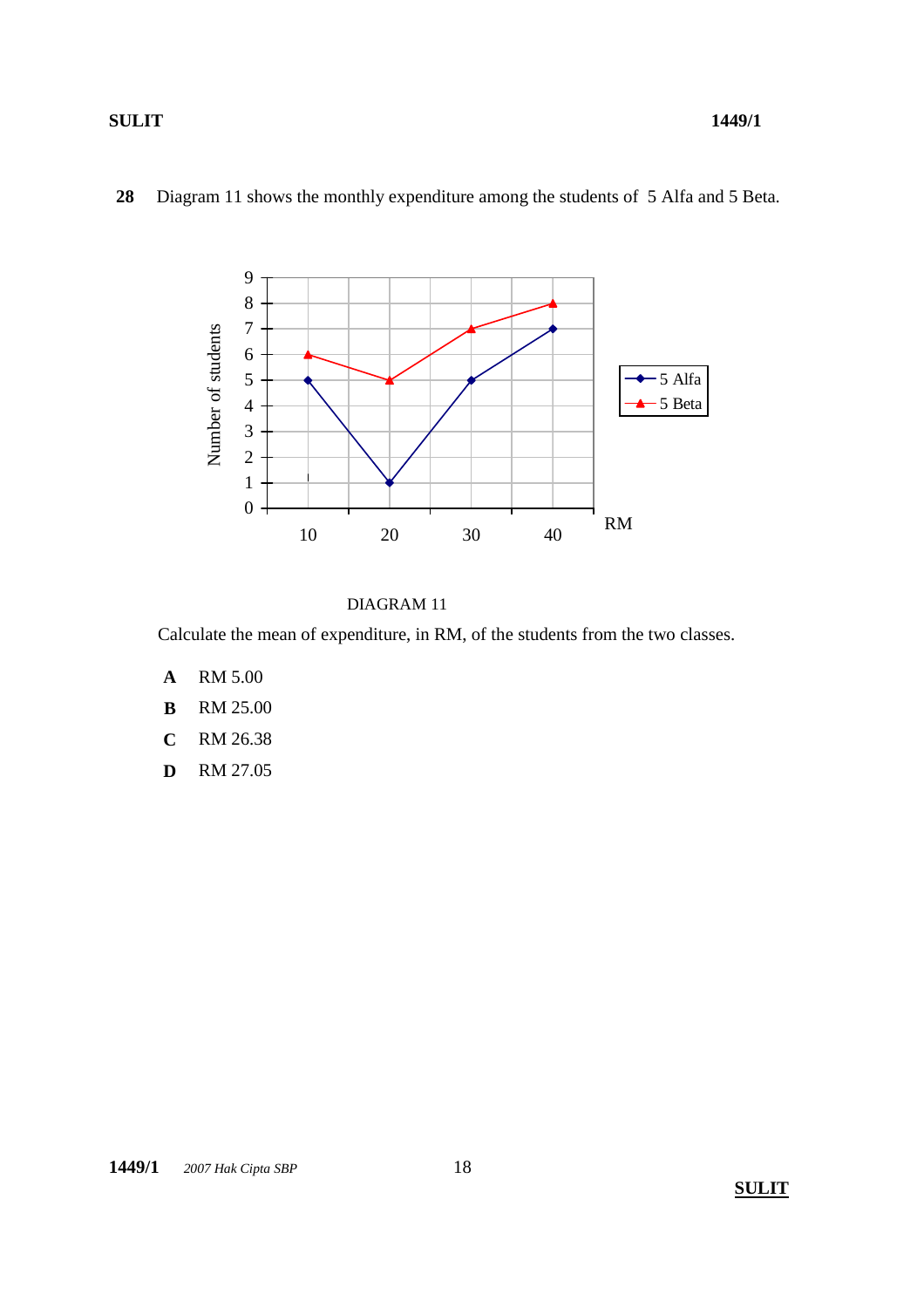



1449/1 © 2007 Hak Cipta SBP

[Lihat sebelah **SULIT**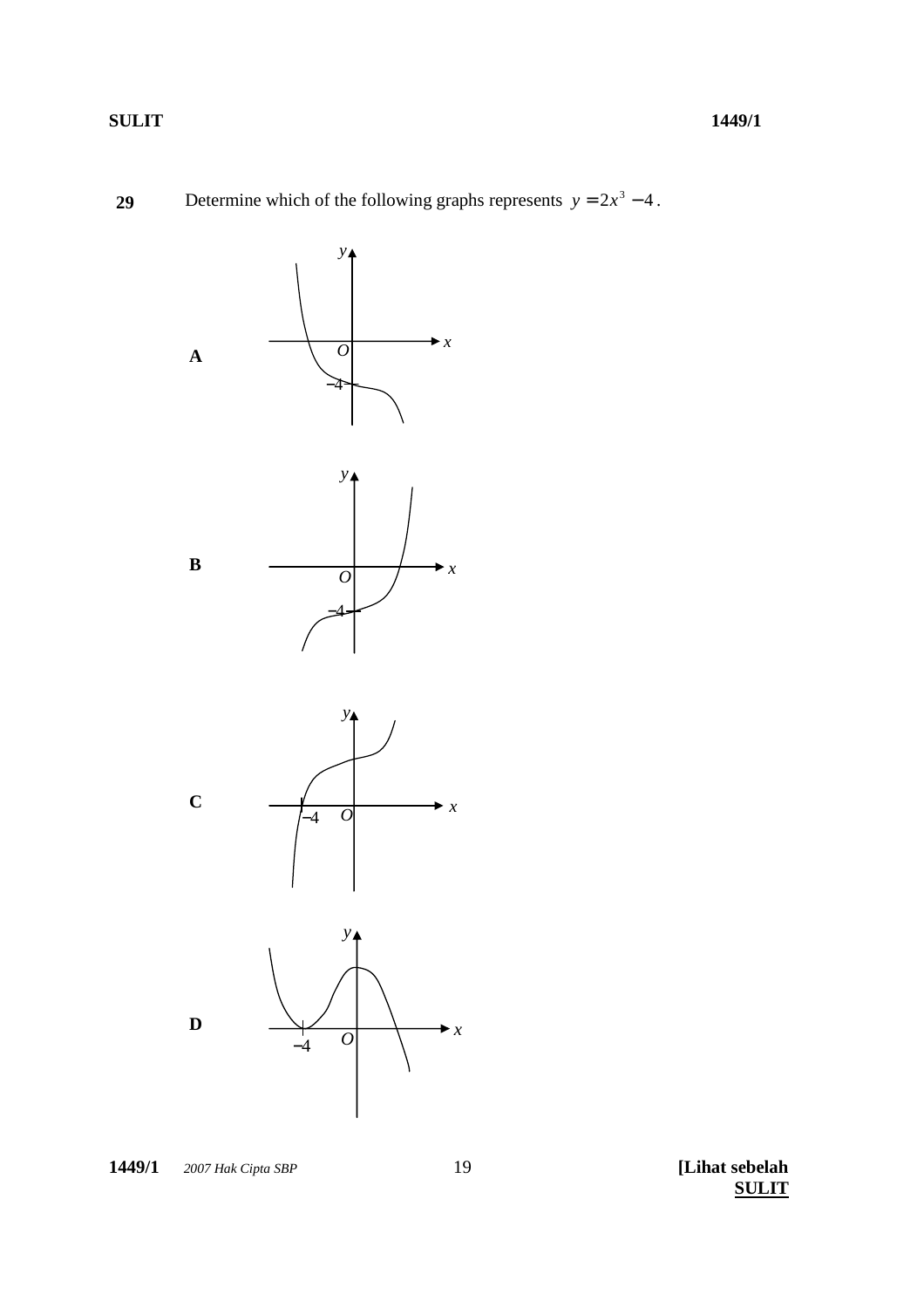

Diagram 12 shows a Venn diagram with the universal set, ξ, set *P*, *Q*, and *R.* **30**

The shaded region in the Venn diagram represent the set

- **A**  $P' \cap (Q \cup R)$
- **B** *P* ∩ *Q* ∩ *R*
- **C** *P* ∩ *Q* ∪ *R*'
- **D** *P* ∪ *Q* ∩ *R*
- Diagram 13 shows the number of elements in set *X*, *Y* and *Z*. **31**



## DIAGRAM 13

Given that  $n(X) = n(Y)$ , find the value of *m*.

- **A** 1
- **B** 2
- **C** 3
- **D** 4

**1449/1**  $\oslash$  2007 Hak Cipta SBP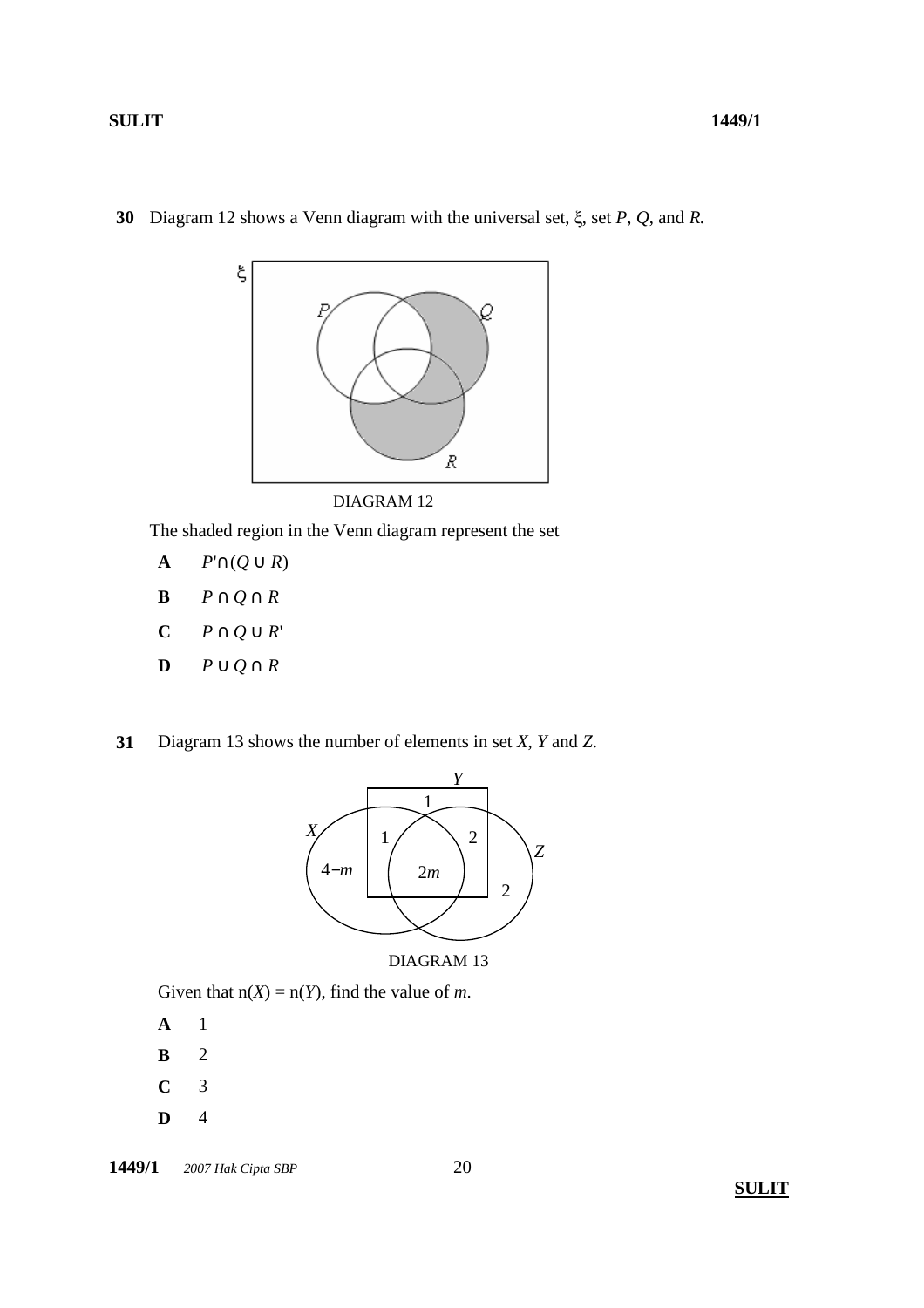- $A \{D, I, C, E, A, R, O, N\}$
- **B**  ${D, I, C, E}$
- $C \{C, A, R, D\}$
- $D \{C,D\}$
- Table 2 shows the relation between three variables *g*, *h* and *f*. Given that *g* varies directly as *h* and varies inversely as *f.* **33**

| g | n  |   |
|---|----|---|
|   | x  | ↰ |
|   | 10 | 2 |

TABLE 2

Find the value of *x*.

- **A** 4
- **B** 18
- **C** 25
- **D** 36

Given that  $y \propto \frac{1}{(x+2)^n}$ 1 + and  $y =$ 2  $\frac{1}{2}$  when *n* = 2 and *x* = 2. Find the value of *n* when  $y = 1$  and  $x = 6$ . **34**

**A**  8 1 **B**  2 1 **C** 1 **D** 2

**1449/1**  *2007 Hak Cipta SBP* **[Lihat sebelah**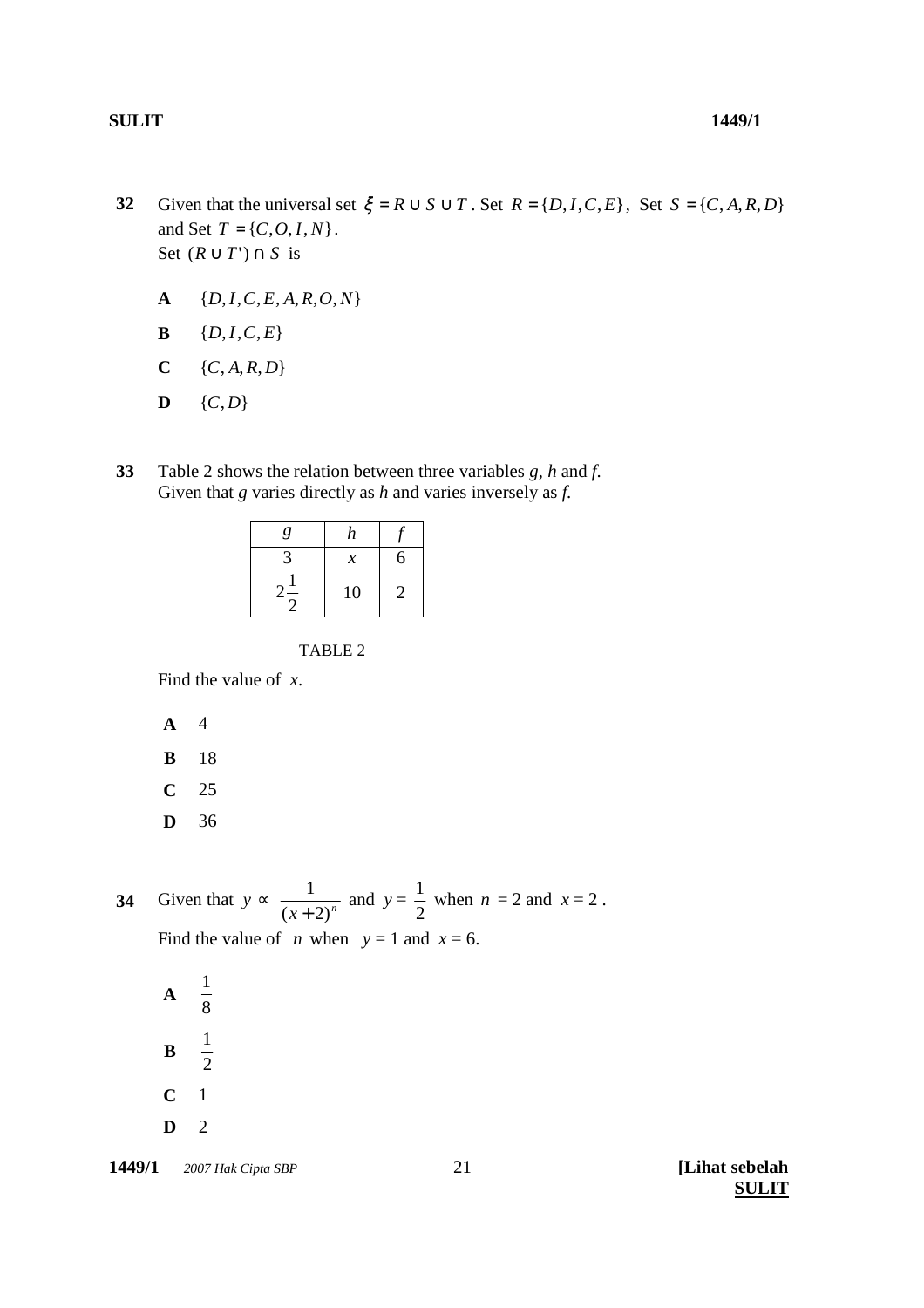A straight line *PQ* with gradient 4  $\frac{1}{1}$  passes through the point (4, 9). Find the *y-*intercept of the line. **35**

- **A** 7
- **B** 8
- **C** 10
- **D** 20
- A straight line passes through the points  $K(0, 2t)$  and  $L(t^2, 0)$  and has a gradient of − 4  $\frac{1}{t}$ , find the value of *t*. **36**
	- **A** −8
	- **B** −2
	- **C** 2
	- **D** 8
- A box contains 42 red pens and blue pens. If a pen is picked randomly from the box, the probability of picking a blue pen is 7  $\frac{4}{7}$ . Find the number of red pen. **37**
	- **A** 18
	- **B** 24
	- **C** 38
	- **D** 42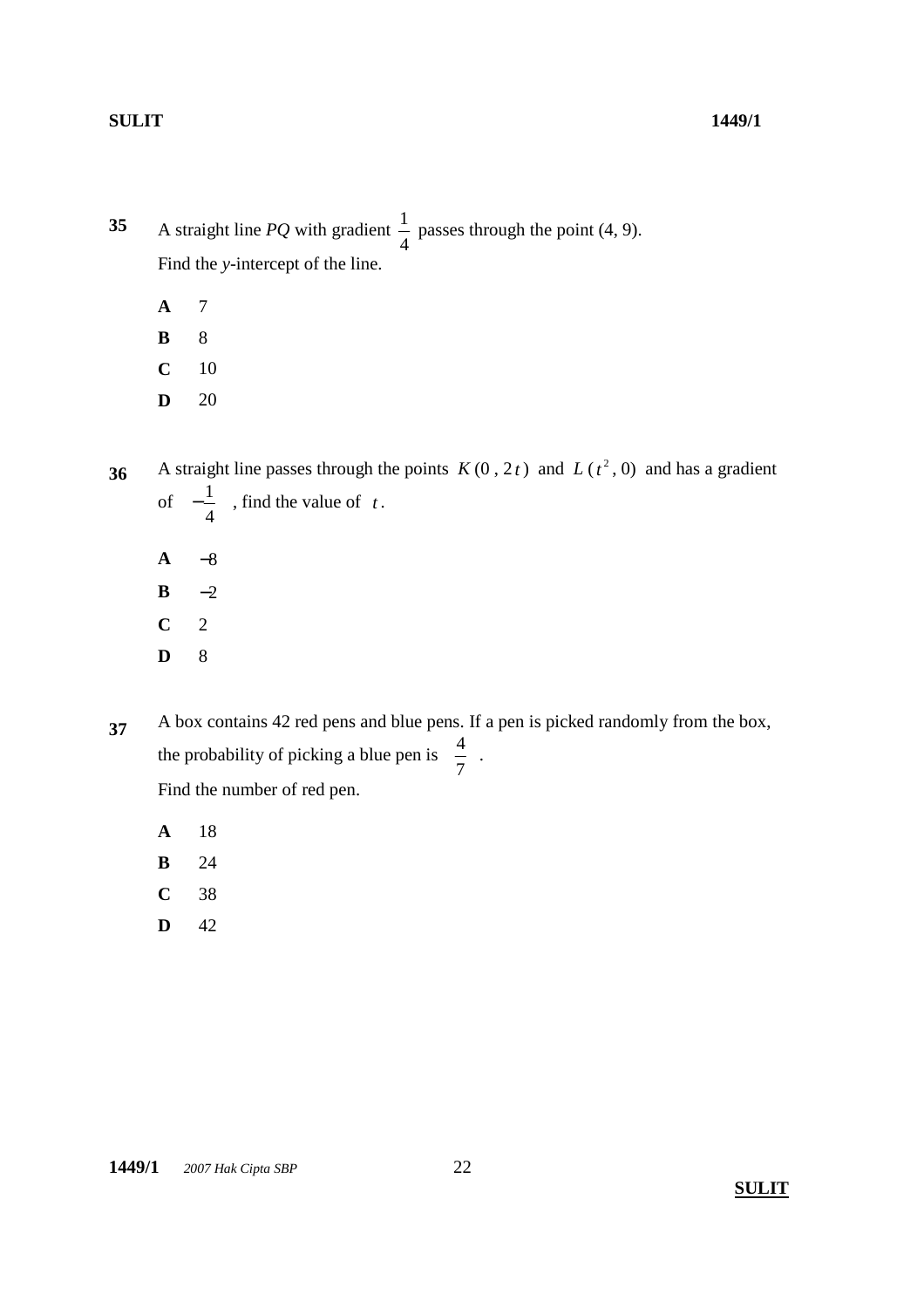A two digit number is created from the digits in the set R. Given that  $R = \{ x : 2 \le x \le 4, x \text{ is an integer } \}.$ Find the probability that the sum of the two digits is greater than 5. **38**

| A           | 0 |
|-------------|---|
| В           | 1 |
|             | 3 |
| $\mathbf C$ | 2 |
|             | 3 |
| D           | 1 |

Diagram 15 shows a bar graph which represent the games played by a group of students. **39**





If a student is chosen randomly from the group, state the probability that the student likes to play football.

**A**  $\overline{7}$ 1  $\overline{\mathbf{B}}$   $\overline{14}$ 3 **<sup>C</sup>**<sup>7</sup>  $rac{2}{7}$  $\overline{\mathbf{D}}$   $\overline{14}$ 5

**1449/1**  *2007 Hak Cipta SBP* **[Lihat sebelah**